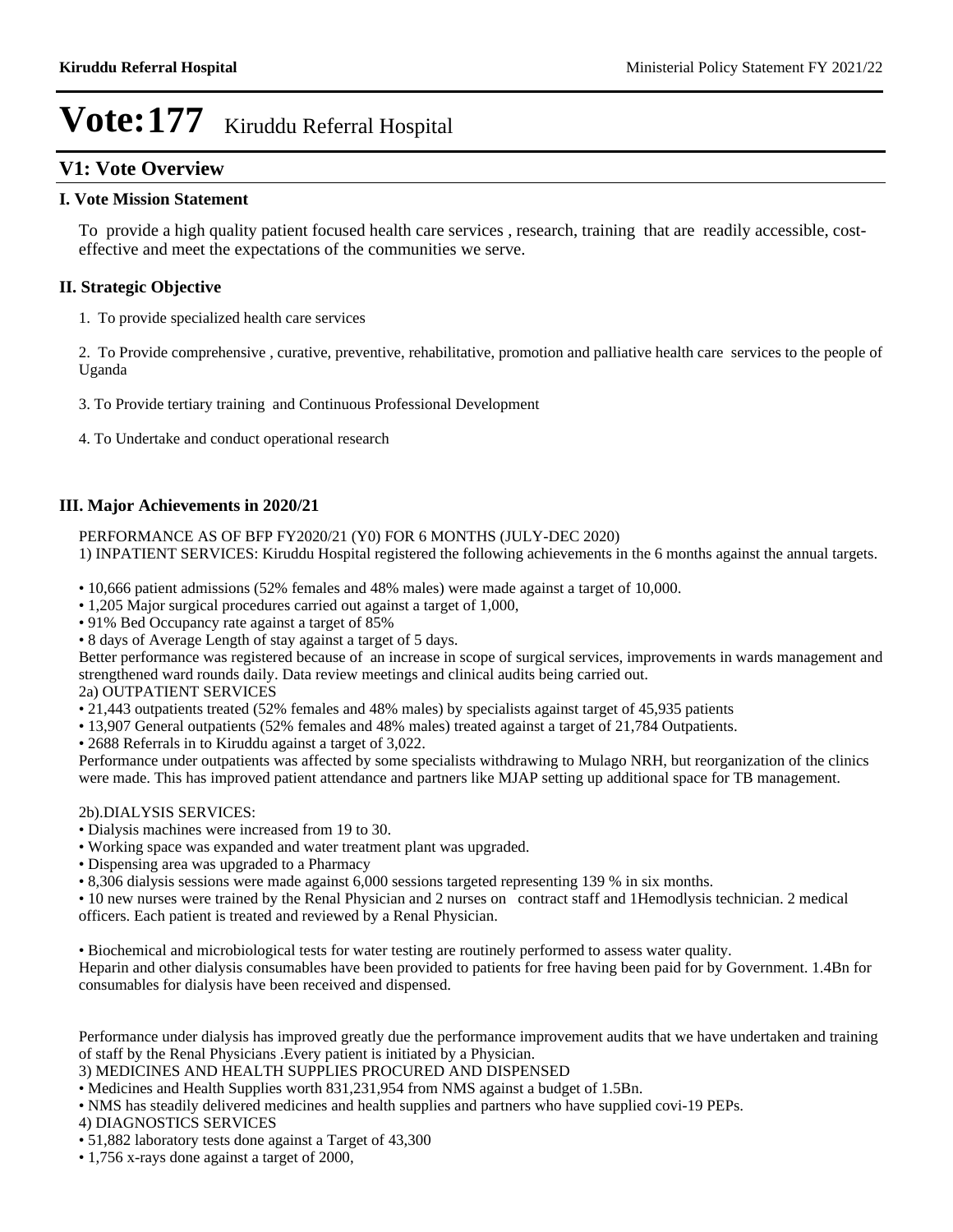- 1,490 ultrasound scans made against a target of 2,500,
- 1,063 ECHO/ECG examinations made against a target of 500
- 5,346 HIV/AIDS Tests done by purpose
- 3,333 Units of Blood Received and blood transfused to patients admitted on the wards.

Better performance under diagnostics has been caused by increased turnaround time, placement of Chemistry Analyzer machines and others and availability of reagents and health supplies.

5. MANAGEMENT AND SUPPORT SERVICES

- 6 Months HMIS performance reports have been compiled and submitted
- Quarterly financial and performance reports compiled and submitted to MOH and MOFPED.
- Various management committees have performed their respective activities
- Assets inventory have been updated and submitted to MOFPED for uploading on IFMS
- 8 new ICU beds supplied by MOH have been installed and staff received user training to start providing intensive care services. Linen procured for theatre and other wards.
- Trainings carried for training health workers about management of covid-19 patients

Setting up Namboole for Management of CIVID-19 undertaken and 1952 patients have been cumulatively treated, Zero death all successfully discharged.

Training of staff in critical care dialysis services delivery has been undertaken and ongoing.

- Better performance was achieved, because of the commitment of staff.
- 6. PREVENTION AND REHABILITATION
- 2,586 Physiotherapy and occupational therapy sessions made against 2,500.
- 2 community outreaches and held a camp with support from rotary international in Lukuli Nanganda, Makindye Division
- 2 community meetings were held at Kiruddu National Referral Hospital
- 130 health education sessions carried out at the hospital at the various wads at Kiruddu NRH

Working together with the local authorities and key stakeholders engagement meetings have supported the achievement of the hospital outputs.

7) IMMUNISATION SERVICES

16,229 dozes of immunization administered against a target of 10,000.

8) HUMAN RESOURCES MANAGEMENT

Staff salaries worth 2.5 billion paid on time to staff in post

9. RETOOLING PROJECT: The hospital received 1.5Bn for retooling activities for the first time. The following is the progress for the planned interventions.

•Civil works for remodeling and creating space for surgical clinics, clinician's rooms, and laboratory, and dentistry, endoscopy from Emergency, Level 1 and Level 2 were started and project at contract at evaluation stage.

Oxygen extension and piping has been accomplished for all critical wards, project monitoring and evaluation is ongoing and payments being effected.

Hospital medical equipment procured including the Endoscopy, mounted vital Signs monitors, drip stands, ultrasonic nebulizers, ophthalmology equipment like motorized slit lamp, ophthalmic instrument sets, skin grafting machine, dental equipment, surgical equipment among others.

Lockable cupboards procured for safe custody of hospital documents and medicines on the wards.

### **IV. Medium Term Plans**

Medium Term Plans

In the medium term management is committing resources to undertake the following projects:

- 1. Implementing the Strategic Development Plan FYs 2020/21-2024/25
- 2. Completing the piping of oxygen and other medical gases to all wards to improve treatment outcomes

3. Completing Hospital remodeling process and expansion of ward space, and clinical rooms to increase space for patients and working space for staff

- 4. Procuring more Medical equipment, furniture, and office equipment to functionalize offices, clinics and wards.
- 5. Installing solar power on the wards to reduce increasing costs of electricity
- 6. Constructing water harvesting facilities to reduce costs of water
- 7. Completing the Waste Water Treatment Plant construction to improve Hygiene and sanitation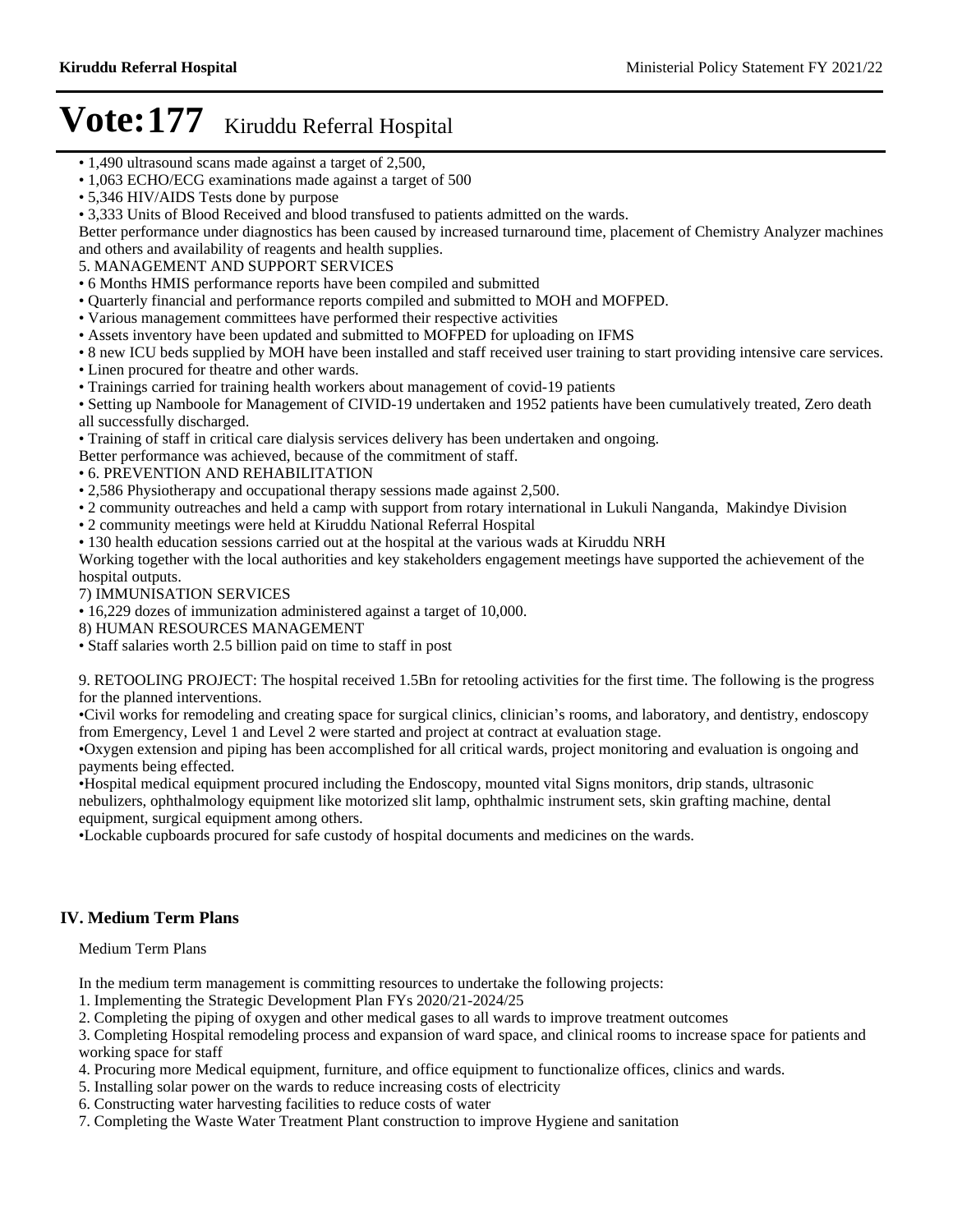### **V. Snapshot Of Medium Term Budget Allocations**

**Table 5.1: Overview of Vote Expenditures (UShs Billion)**

|                  |                                                      |                    | 2020/21       |                                           |         | <b>MTEF Budget Projections</b> |         |         |         |  |
|------------------|------------------------------------------------------|--------------------|---------------|-------------------------------------------|---------|--------------------------------|---------|---------|---------|--|
|                  |                                                      | 2019/20<br>Outturn | <b>Budget</b> | <b>Approved Expenditure</b><br>by End Dec | 2021/22 | 2022/23                        | 2023/24 | 2024/25 | 2025/26 |  |
| <b>Recurrent</b> | Wage                                                 | 4.780              | 5.785         | 2.532                                     | 5.785   | 5.785                          | 5.785   | 5.785   | 5.785   |  |
|                  | Non Wage                                             | 7.199              | 11.450        | 5.286                                     | 11.458  | 11.458                         | 11.458  | 11.458  | 11.458  |  |
| Devt.            | GoU                                                  | 0.000              | 1.500         | 0.000                                     | 1.500   | 1.500                          | 1.500   | 1.500   | 1.500   |  |
|                  | Ext. Fin.                                            | 0.000              | 0.000         | 0.000                                     | 0.000   | 0.000                          | 0.000   | 0.000   | 0.000   |  |
|                  | <b>GoU</b> Total                                     | 11.980             | 18.735        | 7.818                                     | 18.742  | 18.742                         | 18.742  | 18.742  | 18.742  |  |
|                  | <b>Total GoU+Ext Fin (MTEF)</b>                      | 11.980             | 18.735        | 7.818                                     | 18.742  | 18.742                         | 18.742  | 18.742  | 18.742  |  |
|                  | <b>Arrears</b>                                       | 0.000              | 0.000         | 0.000                                     | 0.000   | 0.000                          | 0.000   | 0.000   | 0.000   |  |
|                  | <b>Total Budget</b>                                  | 11.980             | 18.735        | 7.818                                     | 18.742  | 18.742                         | 18.742  | 18.742  | 18.742  |  |
|                  | <b>A.I.A Total</b>                                   | N/A                | N/A           | N/A                                       | N/A     | N/A                            | N/A     | N/A     | N/A     |  |
|                  | <b>Grand Total</b>                                   | 11.980             | 18.735        | 7.818                                     | 18.742  | 18.742                         | 18.742  | 18.742  | 18.742  |  |
|                  | <b>Total Vote Budget</b><br><b>Excluding Arrears</b> | 11.980             | 18.735        | 7.818                                     | 18.742  | 18.742                         | 18.742  | 18.742  | 18.742  |  |

### **Table 5.2: Budget Allocation by Programme (UShs Billion)**

|                                 | 2021/22 Draft Estimates |          |              |  |  |
|---------------------------------|-------------------------|----------|--------------|--|--|
| <b>Billion Uganda Shillings</b> | GoU                     | Ext. Fin | <b>Total</b> |  |  |
| Human Capital Development       | 18.742                  | 0.000    | 18.742       |  |  |
| <b>Grand Total:</b>             | 18.742                  | 0.000    | 18.742       |  |  |
| <b>Total excluding Arrears</b>  | 18.742                  | 0.000    | 18.742       |  |  |

### **VI. Budget By Economic Clasification**

**Table V6.1 2020/21 and 2021/22 Budget Allocations by Item**

|                                       | 2020/21 Approved Budget |          |            | 2021/22 Draft Estimates |        |          |              |
|---------------------------------------|-------------------------|----------|------------|-------------------------|--------|----------|--------------|
| Billion Uganda Shillings              | GoU                     | Ext. Fin | <b>AIA</b> | <b>Total</b>            | GoU    | Ext. Fin | <b>Total</b> |
| <b>Output Class: Outputs Provided</b> | 17.235                  | 0.000    | 0.000      | 17.235                  | 17.242 | 0.000    | 17.242       |
| 211 Wages and Salaries                | 6.458                   | 0.000    | 0.000      | 6.458                   | 6.416  | 0.000    | 6.416        |
| 212 Social Contributions              | 0.000                   | 0.000    | 0.000      | 0.000                   | 0.008  | 0.000    | 0.008        |
| 213 Other Employee Costs              | 0.043                   | 0.000    | 0.000      | 0.043                   | 0.043  | 0.000    | 0.043        |
| 221 General Expenses                  | 1.144                   | 0.000    | 0.000      | 1.144                   | 0.982  | 0.000    | 0.982        |
| 222 Communications                    | 0.049                   | 0.000    | 0.000      | 0.049                   | 0.061  | 0.000    | 0.061        |
| 223 Utility and Property Expenses     | 0.840                   | 0.000    | 0.000      | 0.840                   | 1.321  | 0.000    | 1.321        |
| 224 Supplies and Services             | 7.634                   | 0.000    | 0.000      | 7.634                   | 7.386  | 0.000    | 7.386        |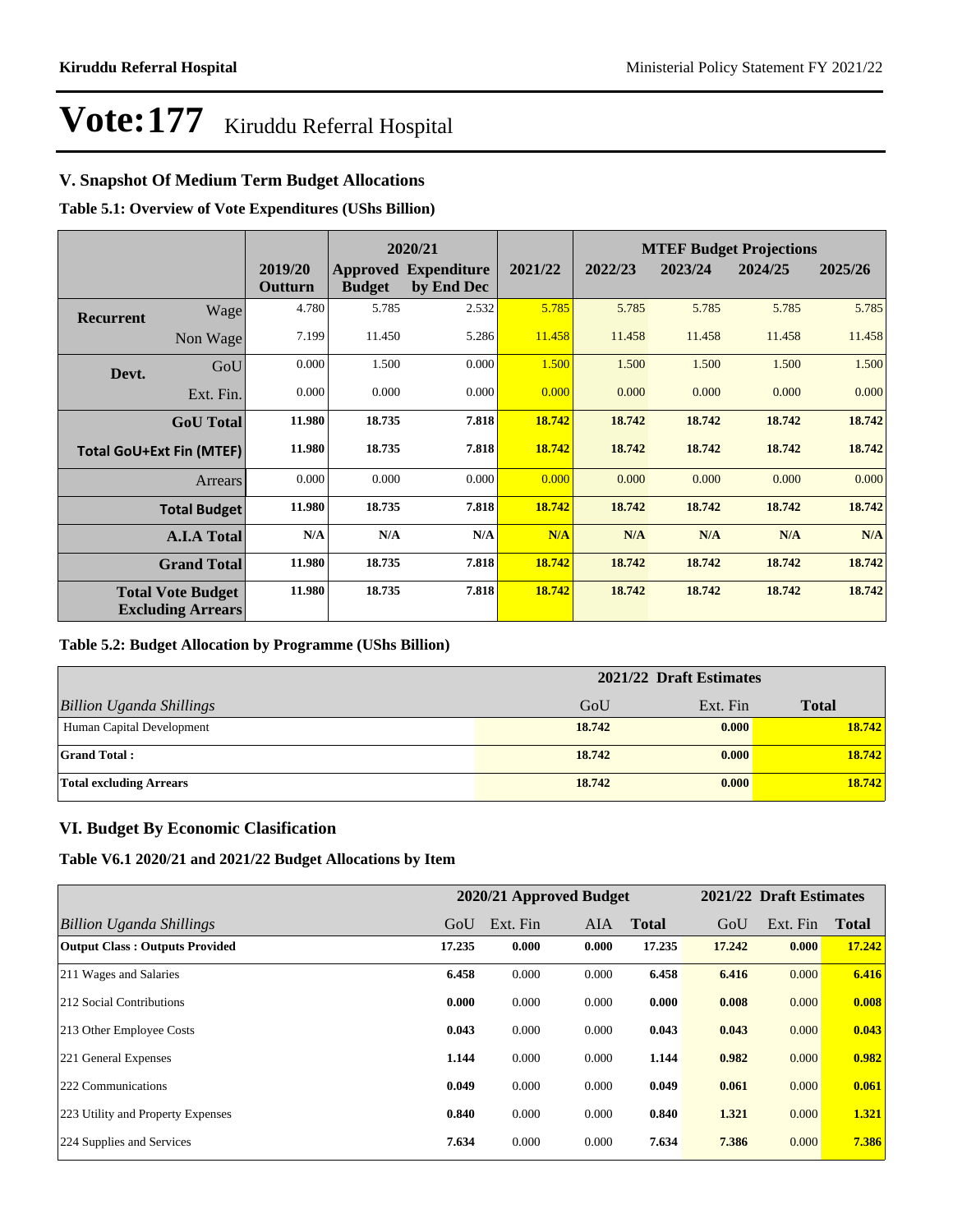| 225 Professional Services              | 0.020  | 0.000 | 0.000 | 0.020  | 0.010  | 0.000 | 0.010  |
|----------------------------------------|--------|-------|-------|--------|--------|-------|--------|
| 227 Travel and Transport               | 0.592  | 0.000 | 0.000 | 0.592  | 0.413  | 0.000 | 0.413  |
| 228 Maintenance                        | 0.446  | 0.000 | 0.000 | 0.446  | 0.584  | 0.000 | 0.584  |
| 273 Employer social benefits           | 0.010  | 0.000 | 0.000 | 0.010  | 0.020  | 0.000 | 0.020  |
| <b>Output Class: Capital Purchases</b> | 1.500  | 0.000 | 0.000 | 1.500  | 1.500  | 0.000 | 1.500  |
| 312 FIXED ASSETS                       | 1.500  | 0.000 | 0.000 | 1.500  | 1.500  | 0.000 | 1.500  |
| <b>Grand Total:</b>                    | 18.735 | 0.000 | 0.000 | 18.735 | 18.742 | 0.000 | 18.742 |
| <b>Total excluding Arrears</b>         | 18.735 | 0.000 | 0.000 | 18.735 | 18.742 | 0.000 | 18.742 |

### VII. Budget By Sub-Subprogramme, Department And Project

### **Table V7.1: Past Expenditure Outturns and Medium Term Projections by Sub-SubProgramme,Department and Project**

| Billion Uganda shillings                                   |                                     | FY 2020/21                |                                   |                                             | <b>Medium Term Projections</b> |         |         |             |
|------------------------------------------------------------|-------------------------------------|---------------------------|-----------------------------------|---------------------------------------------|--------------------------------|---------|---------|-------------|
|                                                            | <b>FY 2019/20</b><br><b>Outturn</b> | Approved<br><b>Budget</b> | <b>Spent By</b><br><b>End Dec</b> | 2021-22<br><b>Proposed</b><br><b>Budget</b> | 2022-23                        | 2023-24 | 2024-25 | $2025 - 26$ |
| 56 Regional Referral Hospital Services                     | 11.980                              | 18.735                    | 7.818                             | 18.742                                      | 18.742                         | 18.742  | 18.742  | 18.742      |
| 01 Kiruddu Referral Hospital Services                      | 11.940                              | 17.217                    | 7.811                             | 17.224                                      | 17.242                         | 17.242  | 17.242  | 17.242      |
| 02 Kiruddu Referral Hospital Internal Audit                | 0.040                               | 0.018                     | 0.007                             | 0.018                                       | 0.000                          | 0.000   | 0.000   | 0.000       |
| 1574 Retooling of to Kiruddu National<br>Referral Hospital | 0.000                               | 1.500                     | 0.000                             | 1.500                                       | 1.500                          | 1.500   | 1.500   | 1.500       |
| <b>Total for the Vote</b>                                  | 11.980                              | 18.735                    | 7.818                             | 18.742                                      | 18.742                         | 18.742  | 18.742  | 18.742      |
| <b>Total Excluding Arrears</b>                             | 11.980                              | 18.735                    | 7.818                             | 18.742                                      | 18.742                         | 18.742  | 18.742  | 18.742      |

### VIII. Sub-SubProgramme Performance and Medium Term Plans

### **Table V8.1: Sub-SubProgramme Outcome and Outcome Indicators**

| <b>Sub-SubProgramme:</b>                             | 56 Regional Referral Hospital Services                                                                                                                                                                                                                                            |  |                            |         |         |            |  |  |
|------------------------------------------------------|-----------------------------------------------------------------------------------------------------------------------------------------------------------------------------------------------------------------------------------------------------------------------------------|--|----------------------------|---------|---------|------------|--|--|
| Objective :                                          | To contribute to increased efficiency in Quality and inclusive Specialized Health care Services delivery<br>through provision of comprehensive specialized clinical services, burns and plastic surgery, dialysis,<br>research and training at Kiruddu National Referral Hospital |  |                            |         |         |            |  |  |
| <b>Responsible Officer:</b>                          | Dr Kabugo Charles                                                                                                                                                                                                                                                                 |  |                            |         |         |            |  |  |
| Outcome:                                             | Quality and accessible Regional Referral Hospital Services                                                                                                                                                                                                                        |  |                            |         |         |            |  |  |
| 1. Improved quality of life at all levels            |                                                                                                                                                                                                                                                                                   |  |                            |         |         |            |  |  |
|                                                      |                                                                                                                                                                                                                                                                                   |  | <b>Performance Targets</b> |         |         |            |  |  |
| <b>Outcome Indicators</b>                            |                                                                                                                                                                                                                                                                                   |  |                            | 2021/22 | 2022/23 | 2023/24    |  |  |
| <b>Baseline</b><br><b>Base year</b><br><b>Target</b> |                                                                                                                                                                                                                                                                                   |  |                            |         |         | Projection |  |  |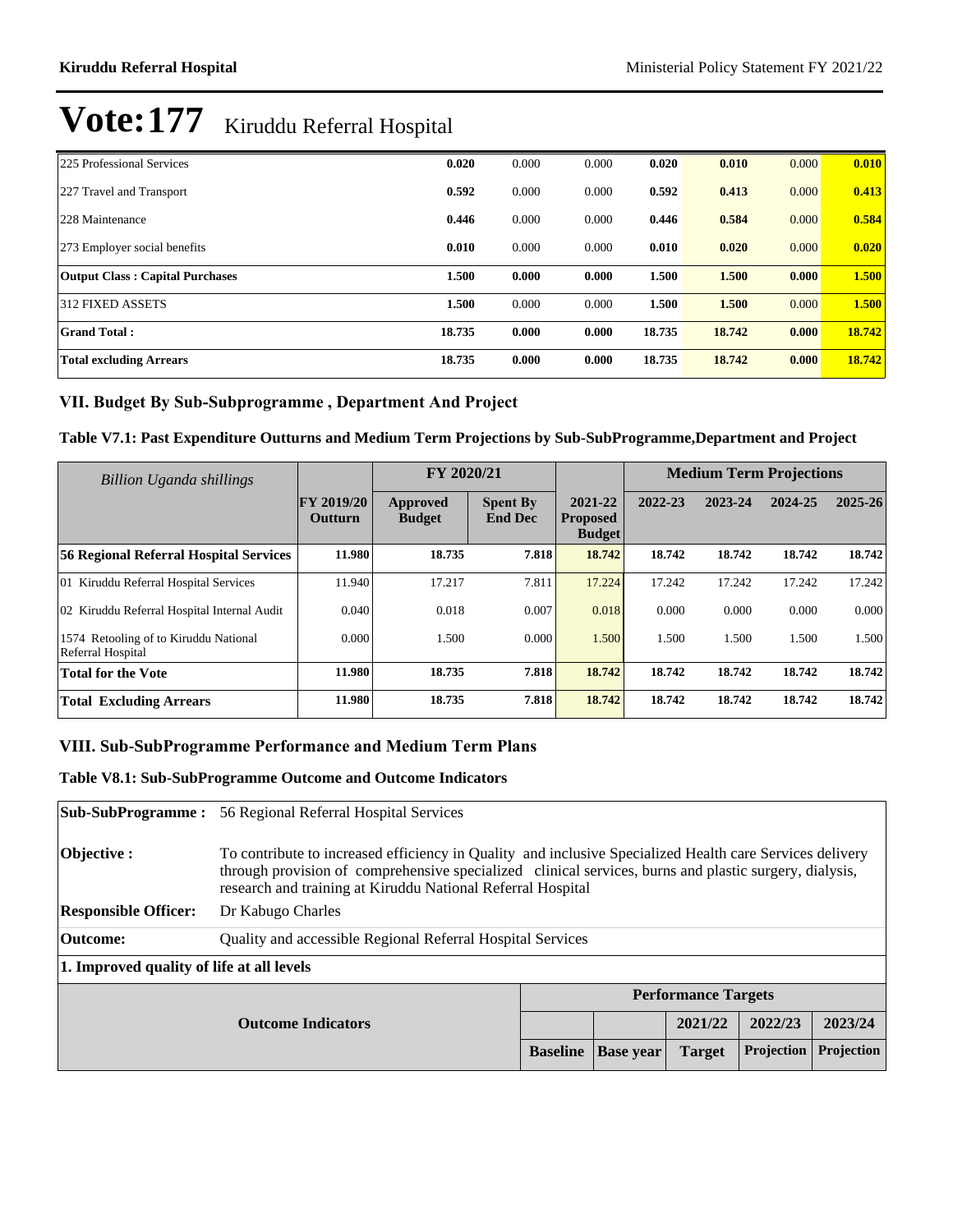| • % increase of specialized clinic outpatient attendances                     | 5%  | 2019 | 5%         | 6%     | 7%                    |
|-------------------------------------------------------------------------------|-----|------|------------|--------|-----------------------|
| • % increase of diagnostic investigations carried out                         | 5%  | 2019 | 5%         | 6%     | 8%                    |
| • Bed occupancy rate                                                          | 85% | 2019 | 85%        | 85%    | 85%                   |
| Department: 01 Kiruddu Referral Hospital Services                             |     |      |            |        |                       |
| <b>Budget Output: 01 Inpatient services</b>                                   |     |      |            |        |                       |
| No. of in-patients (Admissions)                                               |     |      | 21,519     | 23,671 | 26,039                |
| Bed Occupancy Rate (BOR)                                                      |     |      | 85%        | 85%    | 85%                   |
| Average Length of Stay (ALOS) - days                                          |     |      | 5          | 5      |                       |
| <b>Budget Output: 02 Outpatient services</b>                                  |     |      |            |        |                       |
| No. of specialized clinic attendances                                         |     |      | 42,689     | 46,958 | 51,654                |
| Referral cases in                                                             |     |      | 6,000      | 6,600  | 7,260                 |
| Total general outpatients attendance                                          |     |      | 52,413     | 57,655 | 63,421                |
| <b>Budget Output: 03 Medicines and health supplies procured and dispensed</b> |     |      |            |        |                       |
| Value of medicines received/dispensed (Ush bn)                                |     |      | 4          | 5      | 5                     |
| <b>Budget Output: 04 Diagnostic services</b>                                  |     |      |            |        |                       |
| No. of patient xrays (imaging) taken                                          |     |      | 4,000      | 4,400  | 4,840                 |
| Number of Ultra Sound Scans                                                   |     |      | 5,000      | 5,000  | 5,000                 |
| <b>Budget Output: 05 Hospital Management and support services</b>             |     |      |            |        |                       |
| Timely payment of salaries and pensions by the 2                              |     |      | 12         | 12     | 12                    |
| Quarterly financial reports submitted timely                                  |     |      | <b>Yes</b> | Yes    | Yes                   |
| <b>Budget Output: 06 Prevention and rehabilitation services</b>               |     |      |            |        |                       |
| Percentage of HIV positive pregnant women not on HAART initiated ARVs         |     |      | 0%         | 0%     | $0\%$                 |
| <b>Budget Output: 07 Immunisation services</b>                                |     |      |            |        |                       |
| No. of children immunised (All immunizations)                                 |     |      | 20,000     | 22,000 | 24,200                |
| Department: 02 Kiruddu Referral Hospital Internal Audit                       |     |      |            |        |                       |
| <b>Budget Output: 05 Hospital Management and support services</b>             |     |      |            |        |                       |
| Timely payment of salaries and pensions by the 2                              |     |      | 12         | 12     | 12                    |
| Quarterly financial reports submitted timely                                  |     |      | <b>Yes</b> | Yes    | $\mathbf{Yes}\xspace$ |

### **IX. Major Capital Investments And Changes In Resource Allocation**

**Table 9.1: Major Capital Investment (Capital Purchases outputs over 0.5Billion)**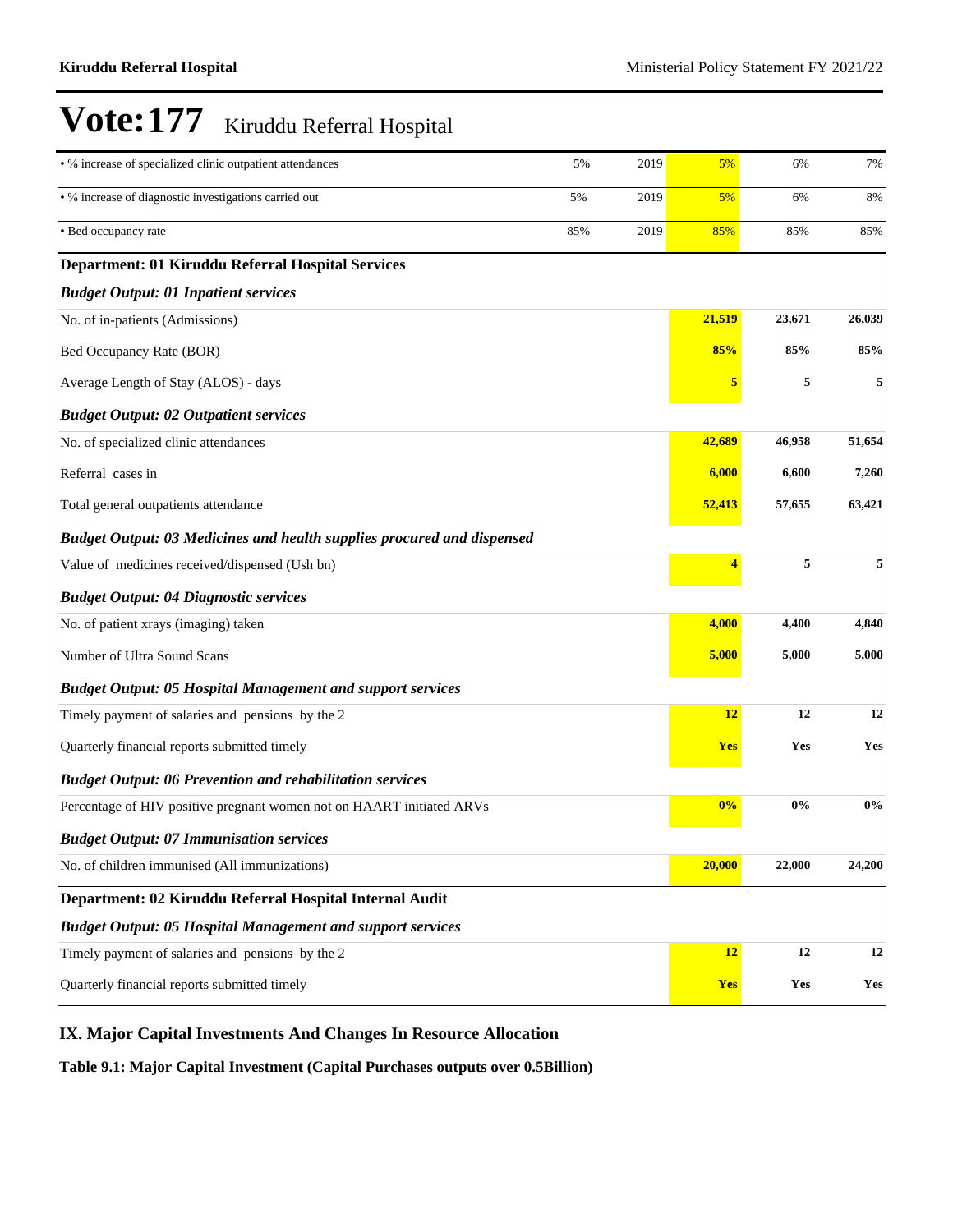| FY 2020/21                                                                                                                                                                                                               | FY 2021/22                                                                                                                                                                                                                                                                            |                                                                                                                                                                                                                                                              |  |
|--------------------------------------------------------------------------------------------------------------------------------------------------------------------------------------------------------------------------|---------------------------------------------------------------------------------------------------------------------------------------------------------------------------------------------------------------------------------------------------------------------------------------|--------------------------------------------------------------------------------------------------------------------------------------------------------------------------------------------------------------------------------------------------------------|--|
| <b>Appr. Budget and Planned Outputs</b>                                                                                                                                                                                  | <b>Expenditures and Achievements by</b><br>end Dec                                                                                                                                                                                                                                    | <b>Proposed Budget and Planned</b><br><b>Outputs</b>                                                                                                                                                                                                         |  |
| Vote 177 Kiruddu Referral Hospital                                                                                                                                                                                       |                                                                                                                                                                                                                                                                                       |                                                                                                                                                                                                                                                              |  |
| Sub-SubProgramme: 08 56 Regional Referral Hospital Services                                                                                                                                                              |                                                                                                                                                                                                                                                                                       |                                                                                                                                                                                                                                                              |  |
| Development Project : 1574 Retooling of to Kiruddu National Referral Hospital                                                                                                                                            |                                                                                                                                                                                                                                                                                       |                                                                                                                                                                                                                                                              |  |
| Budget Output: 08 56 77 Purchase of Specialised Machinery & Equipment                                                                                                                                                    |                                                                                                                                                                                                                                                                                       |                                                                                                                                                                                                                                                              |  |
| assorted medical equipment for wards, ophthalmology, Ear<br>Nose Throat, Physiotherapy, Oral maxillofacial ward, theatres<br>and units procured                                                                          | Contract committee approved the evaluation<br>report<br>Best Evaluated Bidder Notice displayed                                                                                                                                                                                        | Assorted medical equipment procured                                                                                                                                                                                                                          |  |
| <b>Total Output Cost(Ushs Thousand)</b><br>500,000                                                                                                                                                                       | $\boldsymbol{0}$                                                                                                                                                                                                                                                                      | 500,000                                                                                                                                                                                                                                                      |  |
| Gou Dev't:<br>500,000                                                                                                                                                                                                    | $\Omega$                                                                                                                                                                                                                                                                              | 500,000                                                                                                                                                                                                                                                      |  |
| Ext Fin:<br>$\overline{0}$                                                                                                                                                                                               | $\Omega$                                                                                                                                                                                                                                                                              |                                                                                                                                                                                                                                                              |  |
| A.I.A:<br>$\overline{0}$                                                                                                                                                                                                 | $\mathbf{0}$                                                                                                                                                                                                                                                                          | $\overline{0}$                                                                                                                                                                                                                                               |  |
| Budget Output: 08 56 80 Hospital Construction and rehabilitation                                                                                                                                                         |                                                                                                                                                                                                                                                                                       |                                                                                                                                                                                                                                                              |  |
| Extending piped oxgyen to crtitical wards namely Emergency,<br>Resuscitation areas, ICU, admission wards and fitting filling<br>plant<br>Repairs of the Emergency ward and Theatre<br>The water sewerage plant completed | Contract execution undergoing<br>Designing Bills of Quantities and Architectural<br>designs underway<br>communication from NWSC is that<br>procurement process is still ongoing<br>PPDA has allowed NWSC to use Direct<br>procurement method since this a an emergency<br>procurement | Administrative offices painted<br><b>Engineering workshop constructed</b><br>Wards, clinics, ramps and corridors repainted and<br>renovations made.<br>Workshop for repairing medical equipment<br>constructed.<br>Retention on oxygen and civil works paid. |  |
| <b>Total Output Cost(Ushs Thousand)</b><br>950,000                                                                                                                                                                       | $\mathbf{0}$                                                                                                                                                                                                                                                                          | 900,000                                                                                                                                                                                                                                                      |  |
| Gou Dev't:<br>950,000                                                                                                                                                                                                    | 0                                                                                                                                                                                                                                                                                     | 900,000                                                                                                                                                                                                                                                      |  |
| Ext Fin:<br>$\Omega$                                                                                                                                                                                                     | $\Omega$                                                                                                                                                                                                                                                                              |                                                                                                                                                                                                                                                              |  |
| $\theta$<br>A.I.A:                                                                                                                                                                                                       | $\Omega$                                                                                                                                                                                                                                                                              | $\overline{0}$                                                                                                                                                                                                                                               |  |

### **X. Vote Challenges and Plans To Improve Performance**

### **Vote Challenges**

1. The hospital has challenges of limited budget for salaries to absorb the required consultants, nurses and support staff. The Hospital has a staff establishment of 832 staff members but 251 are filled representing staffing position of 30%.

2. Persistent power outages causing an increase on fuel consumption since the hospital is 50% of the time on generators. This has been costly because these are heavy generators.

3. Medical equipment breaking down very often due to rampant power outages, handling by staff and quality of the equipment market. It is very costly to repairs the equipment especially CT scans.

4. Shortage of medical equipment to support Operationalization of clinic like ophthalmology, maxillofacial, ear nose and threat, theater equipment and others.

5. Limited budget for medicines, a budget of 1,5BN for a national referral is low as compared to the patient needs, the hospital is meeting 50% of the needs. It is better to increase the budget to 5.7bn from the current 1,5Bn.

### **Plans to improve Vote Performance**

The entity will ensure vote budget efficiency through the following measures:

1. In the FY 2021/22 the entity will Institute measures to reduce utility costs for Water by improving vigilance and supervising of water utilization at the hospital wards.

2. Employing cost reduction measures in electricity consumption by improving monitoring electricity utilization, joint metre reading, switching off every morning unnecessary lights,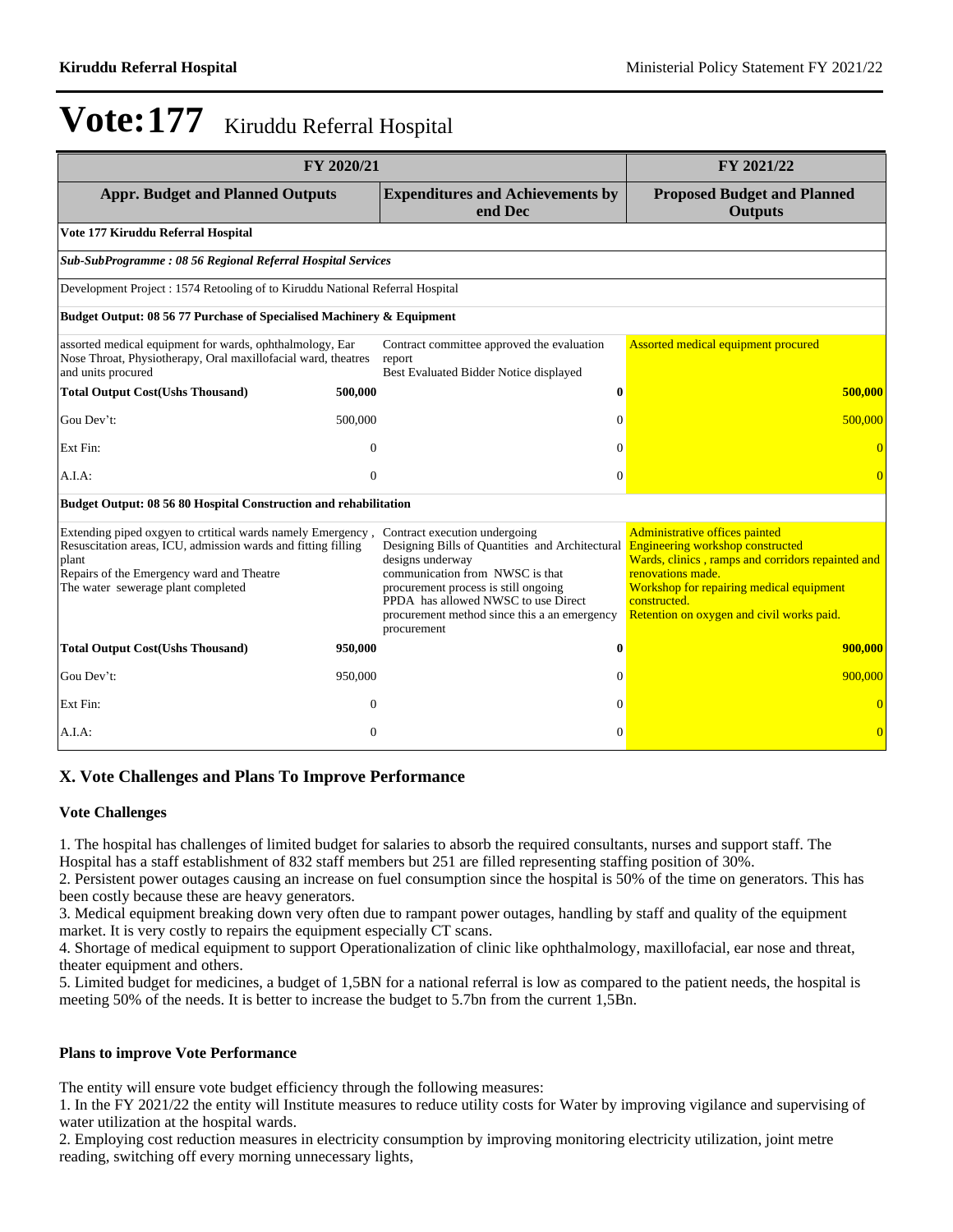3. Improve support supervision of services both internal and external areas to ensure increased availability of staff hence increased productivity

4. Analysis and utilization of Biometric Data to enhance staff attendance to duty

5. Computerizing patient Health Management System to improve efficiency in decision-making and planning

6. Support functionalization of Committees to guide decisions to improve patient care hence improved patient outcomes

7. Improve utilization of hospital statistics analyzed an segregated according to sex, age and other important characteristics of patients. This data will be useful for improving decision-making, research and training.

### **XI Off Budget Support**

### **Table 11.1 Off-Budget Support by Department and Project**

N/A

### **XII. Vote Cross Cutting Policy And Other Budgetary Issues**

### **Table 12.1: Cross- Cutting Policy Issues**

| <b>Issue Type:</b>                  | <b>HIV/AIDS</b>                                                                                                                                                                                                        |
|-------------------------------------|------------------------------------------------------------------------------------------------------------------------------------------------------------------------------------------------------------------------|
| Objective:                          | Reduced mortality due to high risk communicable dioceses malaria, TB and HIV and AIDS from<br>60% in 2017 to 30% in 2025                                                                                               |
| <b>Issue of Concern:</b>            | stagnation in statics of HIV/AIDS services.                                                                                                                                                                            |
| <b>Planned Interventions:</b>       | increase couple counselling and testing<br>increase MARPS support particularly at the landing sites.<br>increase uptake of Comprehensive HIV care including TB, malaria screening and treatment                        |
| <b>Budget Allocation (Billion):</b> | 0.200                                                                                                                                                                                                                  |
| <b>Performance Indicators:</b>      | % increase in couple counselling and testing<br>% increase in MARPS support particularly at the landing sites.<br>Number of patients accessing Comprehensive HIV care including TB, malaria screening and<br>treatment |
| <b>Issue Type:</b>                  | Gender                                                                                                                                                                                                                 |
| Objective:                          | increase involvement of men, women, and people with disabilities in Health services utilization<br>due to lack of information, stigma, poverty and ignorance.                                                          |
| <b>Issue of Concern:</b>            | unequitable use of health services                                                                                                                                                                                     |
| <b>Planned Interventions:</b>       | Increase involvement of both men, children, people with disabilities and women in using hospital<br>services                                                                                                           |
| <b>Budget Allocation (Billion):</b> | 0.150                                                                                                                                                                                                                  |
| <b>Performance Indicators:</b>      | Number of men, women, children and people with disabilities participating in hospital services use.<br>Number of children immunized.<br>% increase in number of women on governance structures                         |
| <b>Issue Type:</b>                  | <b>Enviroment</b>                                                                                                                                                                                                      |
| Objective:                          | improve sanitation and Hygiene at the hospital and surrounding community                                                                                                                                               |
| <b>Issue of Concern:</b>            | Poor sanitation, hygiene and polluted environment                                                                                                                                                                      |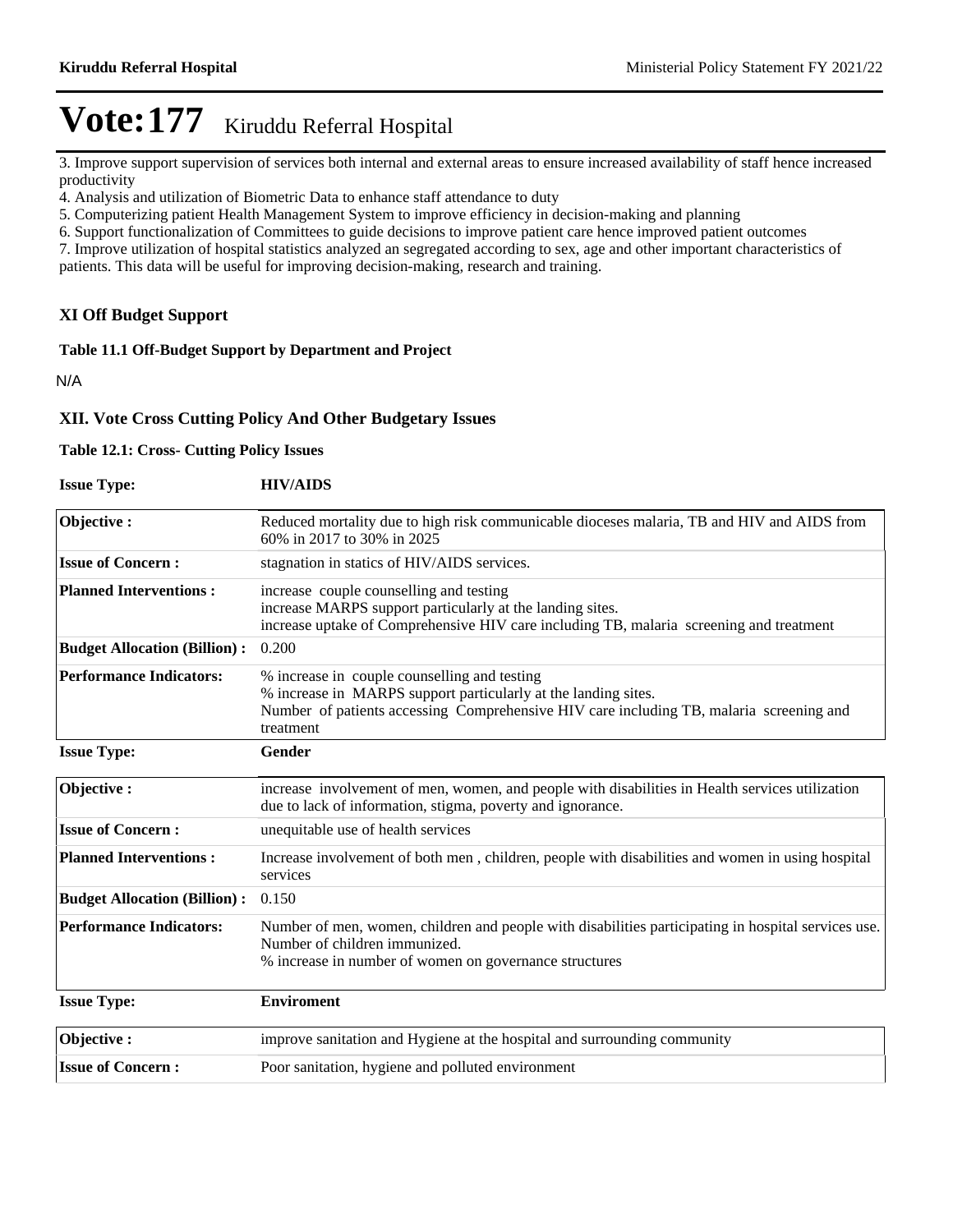| <b>Planned Interventions:</b>             | Efficient utilization of electricity<br>A safer Clean environment<br>Planting more trees and flowers<br>Constructing a waste treatment plant<br>Sensitizing population against pollution                                      |
|-------------------------------------------|-------------------------------------------------------------------------------------------------------------------------------------------------------------------------------------------------------------------------------|
| <b>Budget Allocation (Billion):</b> 1.591 |                                                                                                                                                                                                                               |
| <b>Performance Indicators:</b>            | % increase in efficient utilization of electricity.<br>A safer sanitation environment<br>number of trees and flowers planted.<br>A waster water treatment plant constructed.<br>Number of people sensitized against pollution |

### **XIII. Personnel Information**

### **Table 13.1 Staff Establishment Analysis**

| <b>Title</b>                           | <b>Salary Scale</b> | <b>Number Of Approved Positions</b> | <b>Number Of Filled Positions</b> |
|----------------------------------------|---------------------|-------------------------------------|-----------------------------------|
| Medical Officer (Special Grade)        | $U2$ (Med-1)        | 14                                  | 4                                 |
| <b>Business Development Officer</b>    | U <sub>4</sub>      |                                     | $\theta$                          |
| Nursing Officer                        | U <sub>4</sub>      | 75                                  | 6                                 |
| Systems Administrator                  | U <sub>4</sub>      |                                     | $\Omega$                          |
| <b>Assistant Nursing officers</b>      | U <sub>5</sub>      | 120                                 | 41                                |
| Dialysis machine technicians           | U <sub>5</sub>      | 3                                   | $\mathbf{0}$                      |
| Echocardiography Technician            | U <sub>5</sub>      |                                     | $\boldsymbol{0}$                  |
| <b>NUTRITIONIST</b>                    | U5(SC)              | 3                                   | $\Omega$                          |
| ORTHOPAEDIC OFFICER                    | U5(SC)              |                                     | $\Omega$                          |
| PUBLIC HEALTH DENTAL<br><b>OFFICER</b> | U5(SC)              | $\overline{c}$                      | $\theta$                          |
| <b>RADIOGRAPHER</b>                    | U5(SC)              | 6                                   | 3                                 |
| STENOGRAPHER SECRETARY                 | U5L                 | $\overline{2}$                      | $\boldsymbol{0}$                  |
| Artisan                                | U7                  | 2                                   | $\theta$                          |
| <b>Customer Care Assistant</b>         | U7                  | 5                                   | $\theta$                          |
| <b>Medical Records Assistant</b>       | U7                  | 18                                  | 15                                |
| <b>ENROLLED NURSES</b>                 | U7(Med)             | 140                                 | 48                                |
| <b>DHOBI</b>                           | U8L                 | 3                                   | $\Omega$                          |
| <b>DRIVER</b>                          | U8U                 | 10                                  | $\boldsymbol{0}$                  |

### **Table 13.2 Staff Recruitment Plan**

| Post Title | Salalry<br>Scale | No. Of<br>Approved<br>Posts | No Of<br><b>Filled Posts</b> | Vacant<br>Posts | No. of Posts<br>Cleared for<br>Filling<br>FY2021/22 | <b>Gross Salary</b><br>Per Month<br>(UGX) | <b>Total Annual</b><br>Salary<br>(UGX) |
|------------|------------------|-----------------------------|------------------------------|-----------------|-----------------------------------------------------|-------------------------------------------|----------------------------------------|
| Artisan    | $U$ 7            |                             |                              |                 |                                                     | 567,826                                   | 6,813,912                              |